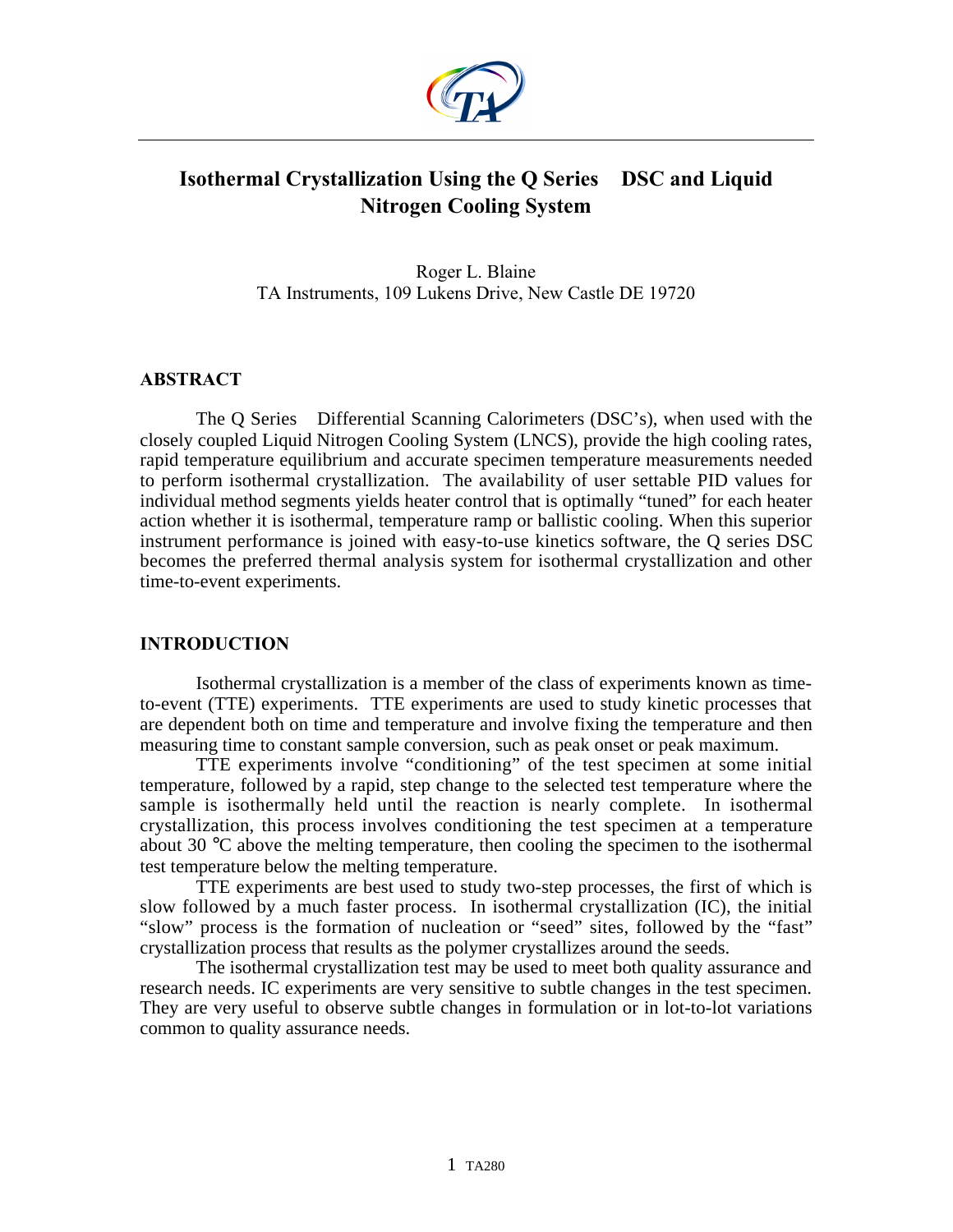

Figure 1 - DSC Cell Schematic

Isothermal crystallization is also used in research where determined kinetic parameters are used to predict performance at temperatures and time conditions unable to be reached by actual experimentation. This involves fitting experimental data to some kinetic model and then using the model to "predict" performance at different time/temperature conditions.

## Rapid Cooling

Most reactions follow the Arrhenius expression and are exponentially dependent upon the (reciprocal) of absolute temperature. This means that the reaction is facilitated by a rapid temperature change to the test temperature and then rapid equilibrium at that temperature (with a minimum of over and undershoot).

It is generally thought that very high cooling rates (on the order of 100's of °C/min) are required for isothermal crystallization experiments. In the past, DSC's based upon the power compensation design were preferred for isothermal crystallization experiments due to their high rate of cooling. However, the high cooling rates promoted by equipment manufactures are seldom achievable in the low temperature range of isothermal crystallization experiments. Most isothermal crystallization experiments are actually carried out at cooling rates of approximately 80  $^{\circ}$ C/min. Moreover, it has been shown, that only the most rapid crystallizing materials required cooling rates greater than ca. 20 °C/min (*1*).

To achieve a high rate of cooling, the temperature difference between the DSC cell and the temperature "sink" must be as large as possible necessitating the use of liquid nitrogen as the coolant. Secondly, this cooling must be closely coupled to the DSC cell so that energy may flow quickly from the sample to the sink. Such close coupling is difficult to achieve as most DSC sensors are insulated to their surroundings to avoid heat losses and the baseline curvature that results.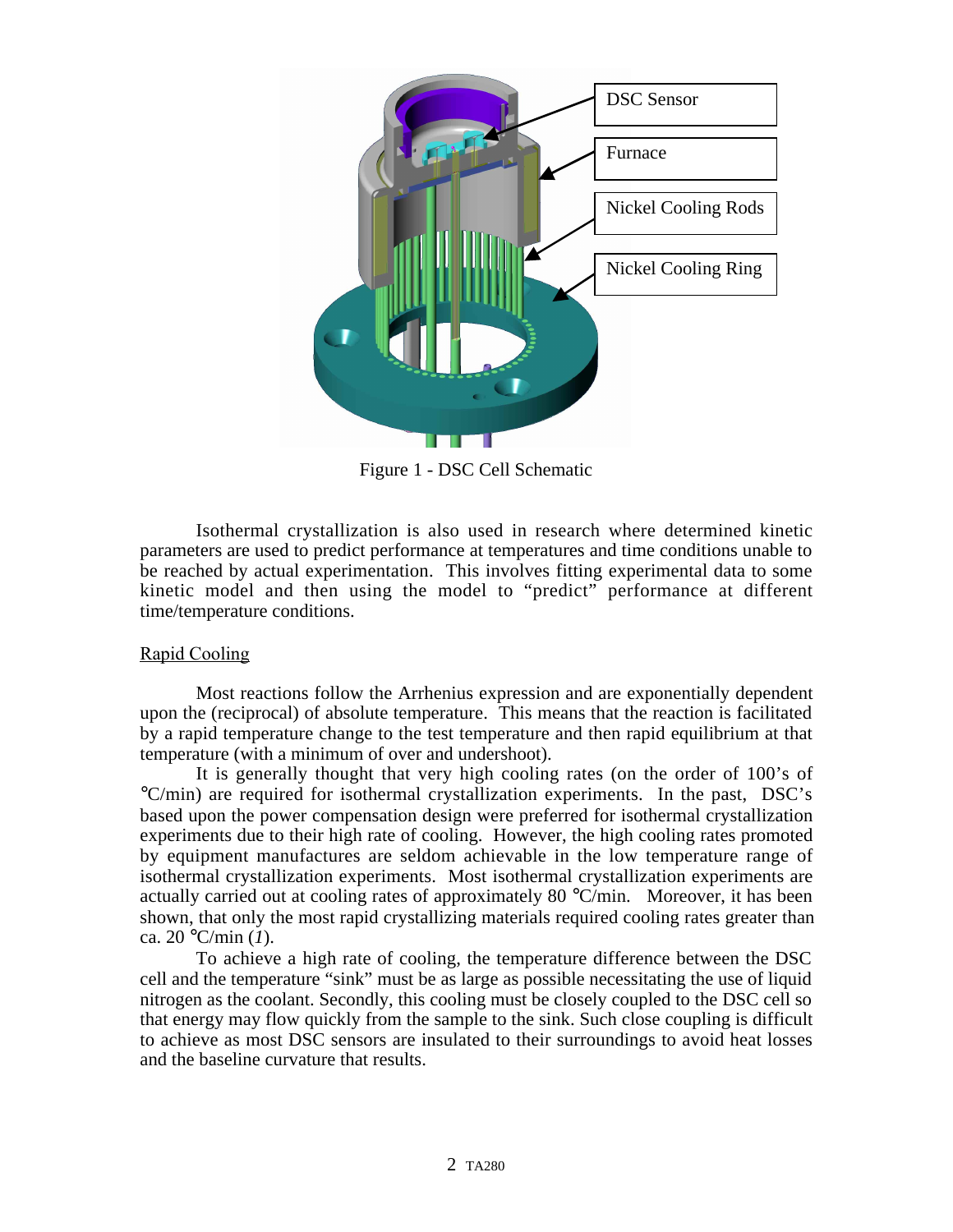

 This ability to cool rapidly is achieved in the Q series DSC's through the design in which the DSC is directly and efficiently coupled to the cooling accessory. This close coupling may be seen in Figure 1 where the DSC cell is connected by 54 high conductivity nickel rods to the cooling ring that the Liquid Nitrogen Cooling System holds at a constant cryogenic temperature.

The temperature range usable with the LNCS is from  $-180$  to 550 °C. (Temperatures up to 725 °C are achievable with the Finned Air Cooling System.) Figure 2 shows a typical ballistic temperature cooling profile and cooling rate for the Q Series DSC/LNCS from 400 °C where a maximum cooling rate of ca. 145 °C/min is achieved. As in all DSC's, this maximum cooling rate declines as lower temperatures are reached but 5  $\degree$ C/min cooling is still available at -150  $\degree$ C.

The maximum cooling rates achievable depends on the particulars of the DSC itself and upon the efficiency of the cooling system to which it is affixed and varies from instrument to instrument. To overcome this difference, the designers of isothermal crystallization methods prefer to use linear cooling rates rather than ballistic cooling. This linear rate achievable is often much lower than that maximum ballistic rate due to the thermal inertia of this system. Figure 3 shows this type of cooling profile where a 100 °C/min cooling rate is achieved down to 120 °C.

#### Rapid Temperature Equilibrium

Rapid equilibrium at the test temperature is of more importance to the quality of the isothermal crystallization data than is rapid cooling. In order to assess the nature of "rapid equilibrium", the user must establish when isothermal temperature conditions have been achieved. Historically, isothermal conditions are thought to be achieved when the temperature is within  $\pm$  0.3 °C of the desired set temperature. This value is taken from ASTM Standard D3895 on Oxidation Induction Time (*2*). Similarly, ASTM standard E698 on Thermal Stability Kinetics calls for the heat flow to be less than 8 mW to achieve isothermal conditions  $(3)$ . This heat flow corresponds to 0.3 °C. Moreover, a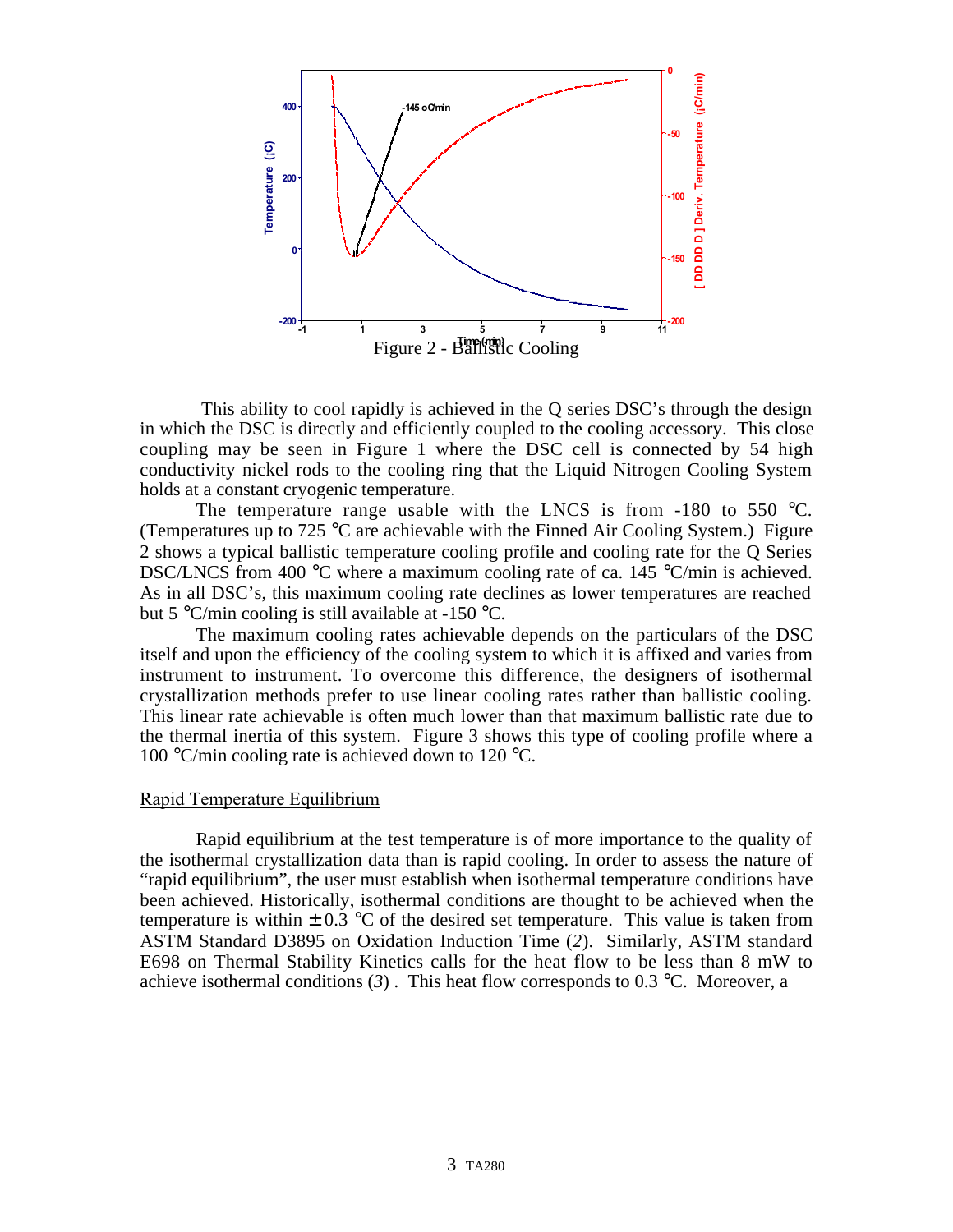

Figure 3 - Programmed Coofing at 100 °C/min to 120 °C

0.3 °C temperature difference results in less than a 2 % change in reaction rate and less than 0.1 % change in activation energy for 100 kJ mol<sup>-1</sup> reactions.

Precise temperature control is achieved in differential scanning calorimeters through the use of proportional band feedback heater control systems. "Prop band" controllers use three control modes to provide the necessary control. These include the proportion band (or "gain"), integral (or "reset") and derivative (or "rate") modes. These three modes are identified by the acronym PID. The optimum PID values depend upon a wide variety of experimental conditions including how responsive the system is, the presence of any time lags, the load on the system and the desired rate of change.

Historical, DSC's are designed using a single set of PID condition that is optimized for a linear temperature ramp at 10 to 20  $^{\circ}$ C/min. As it turns out, the PID settings required for a high rate of temperature change and those for tightly controlled isothermal temperature conditions are quite different from each other, are mutually exclusive and are different from those required for a linear ramp. These two extremes of temperature control (rapid cooling and tight temperature control) may not be satisfied with the same set of PID values. Inappropriate PID values cause the temperature to overor undershoot the test temperature during isothermal crystallization experiments.

To overcome this control challenge, the PID values in the Q series DSC's are operator settable as a method segment. The operator is thus able to "tune" the controller for each method segment whether it is a linear ramp, ballistic temperature change or isotherm temperature operation. For example, Figure 4 shows the temperature profile for a system tuned for isothermal crystallization experiments. Here a ballistic cooling profile with a rate of 125  $\degree$ C/min achieves the isotherm test temperature within a 15 to 20 second time period with no over- or undershoot.

#### Polypropylene Example

There is no more difficult sample upon which to perform isothermal crystallization than polypropylene (PP). PP is a very fast crystallizing material with a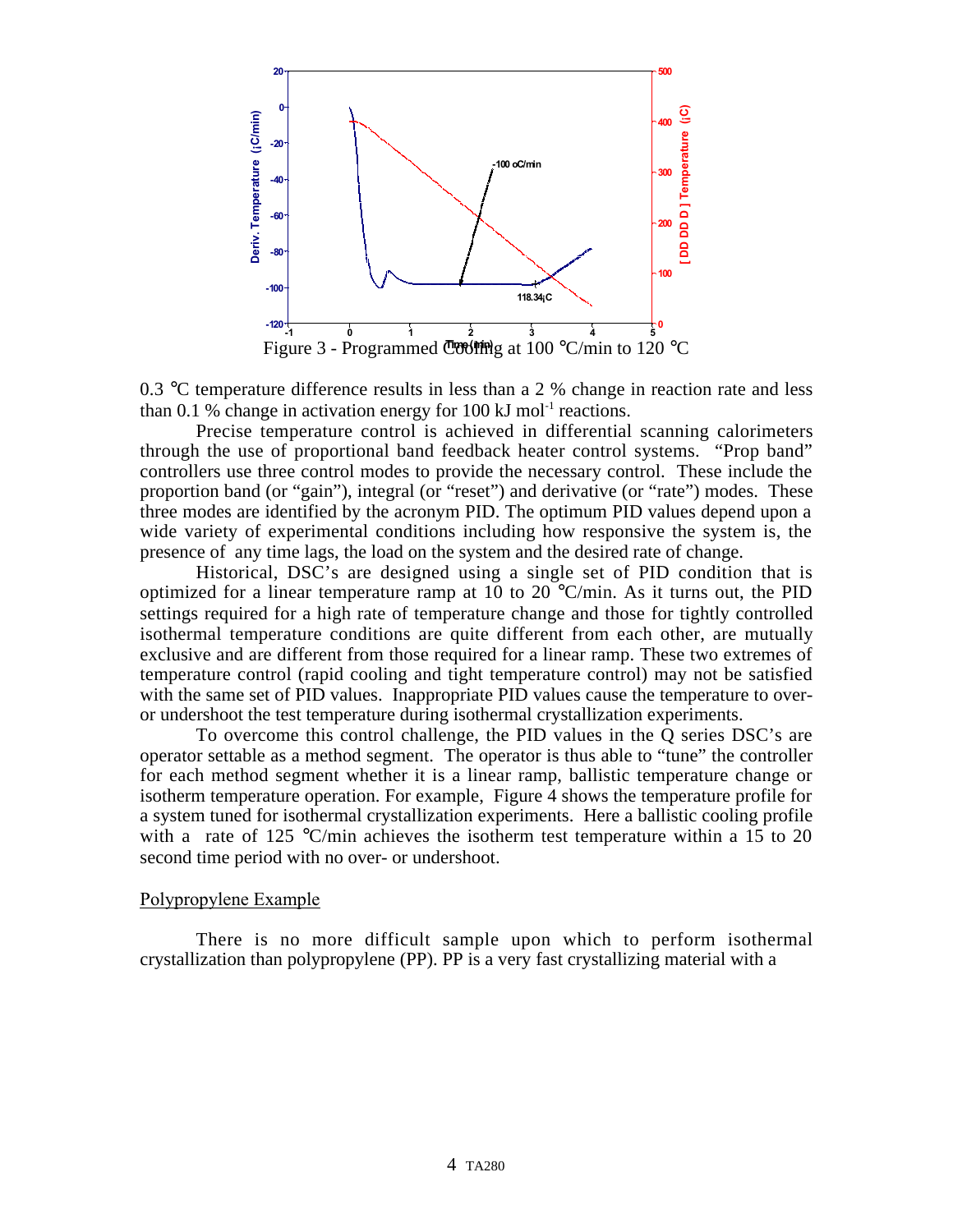

Figure 4 - Rapid Equilibrium with Tuned Controller

very high activation energy. It is a bellwether material used to explore isothermal crystallization capabilities since success achieved with PP results in success for virtually all other polymers to be tested. Figure 5 shows a family of isothermal crystallization thermal curves for a polypropylene reference material (*4*) where the same test specimen is evaluated at a series of closely spaced temperature intervals.

 For qualitative comparisons, the elapsed time is measured from the establishment of the isothermal test temperature to the peak of the crystallization exotherm and compared with other "bench mark" materials for the same temperature. Figure 5 shows that the crystallization exotherm for PP goes from a high, narrow peak with an elapsed time of less than 1 minute to a low, broad peak of more than 4 minutes all within a few Celsius degrees. This rapid change of elapsed time with temperature is why IC experiments of PP are so difficult.

#### Kinetics

For a more thorough understanding of the nucleation and crystallization processes, a detailed look at the kinetics of the respective reactions is used. Activation energy, the kinetic tool that tells how the reaction rate changes with temperature, may be derived from a series of time-to-event measurements at a series of isothermal test temperatures. In its simplest form, the "kinetics" of the slow nucleation formation step is examined by observing the elapse time  $(\Delta t)$  to the exothermic peak for each of several isothermal temperature (*T*) conditions. The equation for this evaluation is a special form of the Arrhenius equation taken from ASTM Standard D2070, Method B (*5*) :

$$
\ln\left[\Delta t\right] = E/RT + c \tag{eq. 1}
$$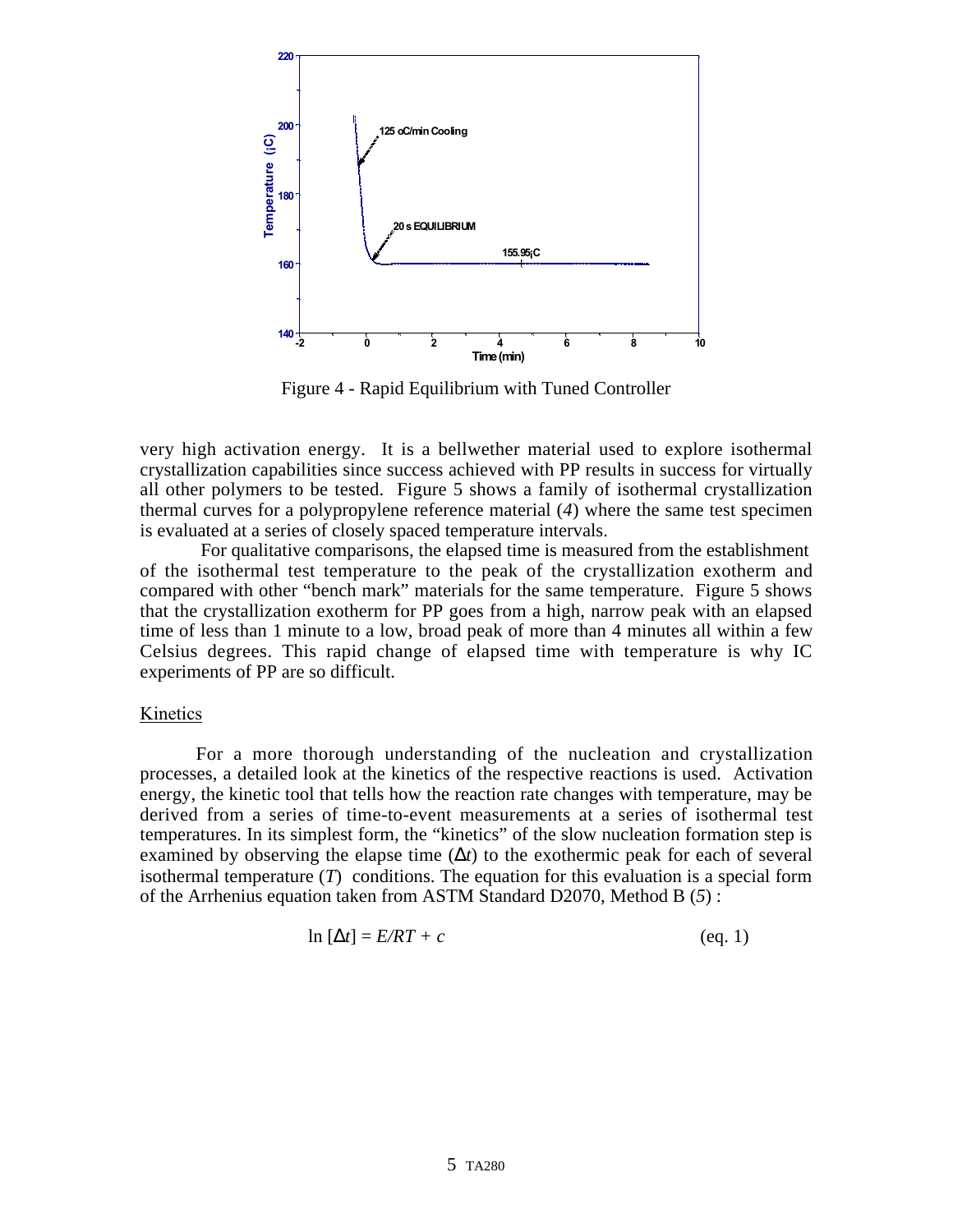

Figure 5 - Isothermal Crystallization of Polypropylene

where *E* is the activation energy, *R* is the gas constant (= 8.314 J mol<sup>-1</sup> K<sup>-1</sup>), and *T* is the absolute temperature. This equation has the form of  $Y = mX + b$  and may be solved using least squares linear regression analysis. If  $Y = \ln \left[ \Delta t \right]$  is plotted versus  $X = 1/T$ , then the activation energy is the slope (m) of the resultant straight line times the gas constant. The activation energy determined by this process is for the nucleation process and not for the crystallization process itself.

Figure 6 shows the resultant least squares best fit to the data taken for the isothermal crystallization times for polypropylene. The slope of the straight line yields an activation energy of  $-948 \text{ kJ}$  mol<sup>-1</sup>. A closer look at the individual data points shows that the mid-range points fall close to the best-fit line but those at the high and low temperature (short or long elapsed times) do not fit the line quite so well. This is because at long elapsed times, the crystallization peak is very shallow and quite broad. This makes the determination of the actual peak time difficult. Similarly, at short elapsed time the imprecision in the elapsed time measurement increases making the value unreliable.

A more complete approach to the determination of the kinetics of the crystallization reaction is through the use of the Sestak-Berggren equation (*6, 7*) formalized as method A for ASTM Standard E2070 (*5*)*.* The Sestak-Berggren equation is a more general form of the traditional form of the kinetic equation and may be related to the Avrami Equation (*8*). The Sestak-Berggren equation has the form:

$$
d\alpha/dt = Z \alpha^{m} (1 - \alpha)^{n} \exp [E/RT]
$$
 (eq. 2)

where  $\alpha$  is the fraction reacted, (1 -  $\alpha$ ) the fraction left unreacted,  $d\alpha/dt$  is the rate of the reaction, *Z* the Arrhenius pre-exponential factor, *m* is the reaction order for the induction period and *n* is the reaction order for the crystallization reaction. In practice, a series of partial fractions across the isothermal crystallization peak are taken to evaluate the terms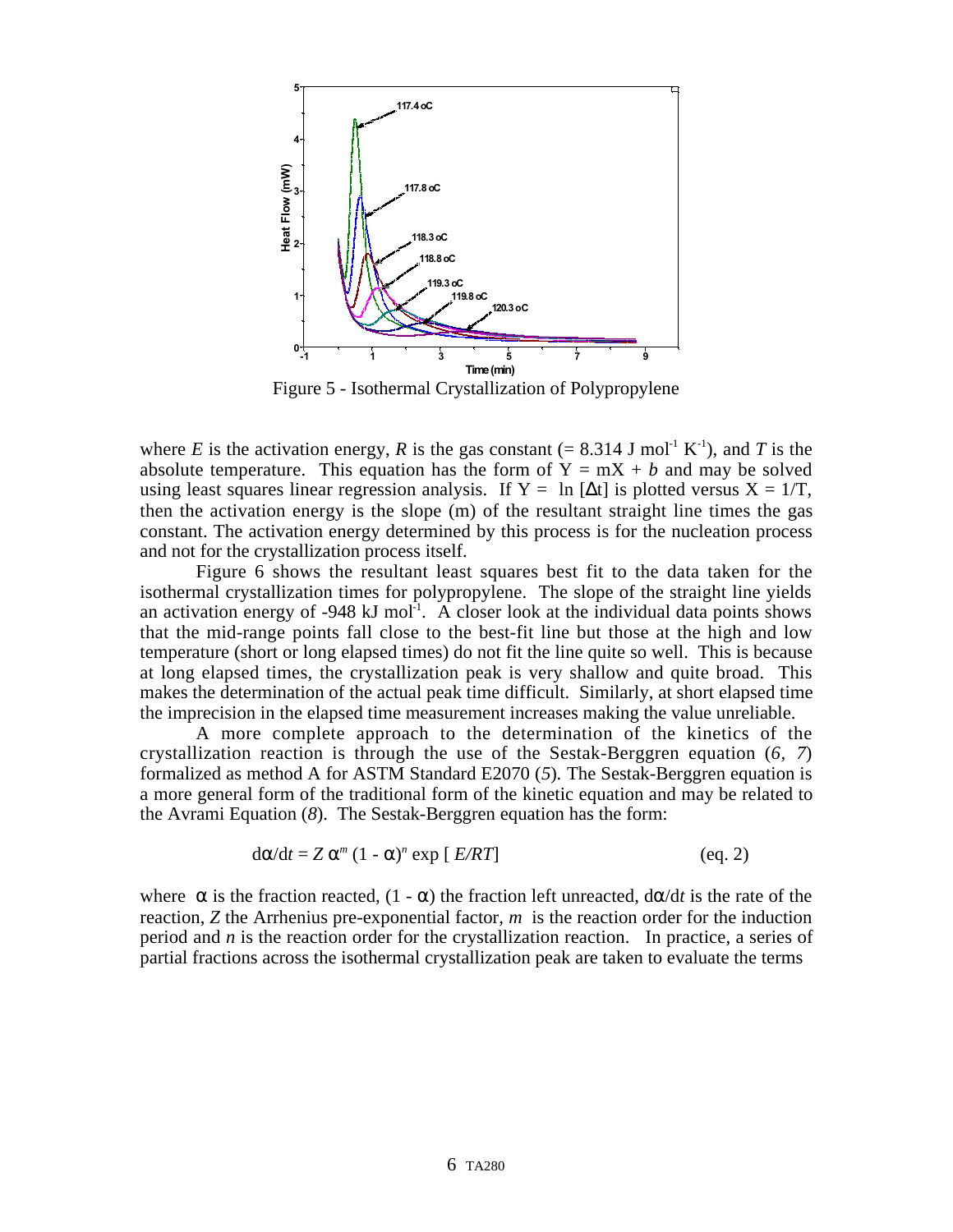

Figure 6 - Polypropylene Crystallization Kinetics by ASTM E2070 (Method B)

of this equation.  $\alpha$  is obtained by the ratio of the enthalpy of reaction up to a particular time divided by the total enthalpy of reaction.

A comparison of the results for the two approaches to isothermal kinetics parameters for polypropylene is shown in Table 1. The numerical values for the two approaches are slightly different but within the confidence limits of each other. A more useful and practical approach is to compare these results to the values for the reference material itself. The value of 119.4  $\degree$ C is in excellent agreement with the reference value of 120 °C for the 2-minute isothermal crystallization time.

Table 1 - Polypropylene Comparison Data

\_\_\_\_\_\_\_\_\_\_\_\_\_\_\_\_\_\_\_\_\_\_\_\_\_\_\_\_\_\_\_\_\_\_\_\_\_\_\_\_\_\_\_\_\_\_\_\_\_

| <b>ASTM E2070 (Method B)</b>                                     |                                                            |                                                                                  |
|------------------------------------------------------------------|------------------------------------------------------------|----------------------------------------------------------------------------------|
|                                                                  | E                                                          | $= -948$ kJ mol <sup>-1</sup>                                                    |
| <b>ASTM E2070 (Method A)</b>                                     |                                                            |                                                                                  |
|                                                                  | E<br>$\text{Log } Z \text{ (min)} = -144 \pm 19$<br>m<br>n | $= -1090 \pm 140$ kJ mol <sup>-1</sup><br>$= 0.62 \pm 0.15$<br>$= 0.94 \pm 0.29$ |
| Isothermal Crystallization 120 <sup>°</sup> C Reference Material |                                                            |                                                                                  |
|                                                                  | $2 \text{ min}$ IC                                         | $= 119.4 °C$                                                                     |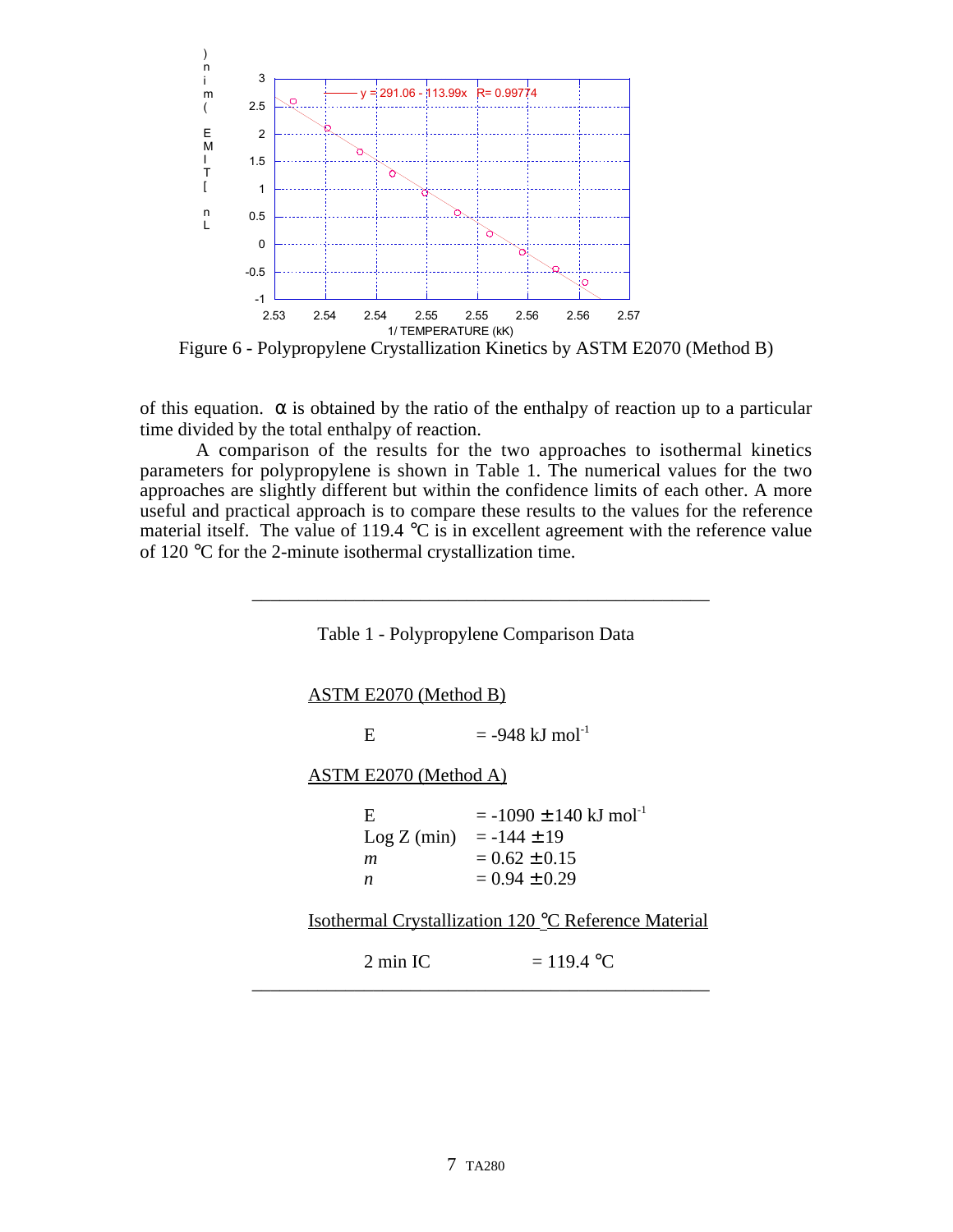

Figure 7 - Polyethylene Oxide with Curve Subtraction

#### **DISCUSSION**

There are several difficulties associated with the use of isothermal crystallization time less than one minute. The first of this is the establishment of the "baseline" associated with the crystallization exotherm. Due to its thermal conductivity, the test specimen will more slowly achieve temperature equilibrium than the DSC apparatus. The best criterion for this temperature equilibrium is the attainment of a baseline before the onset to the crystallization exotherm. As is shown in figure 5, this usually requires an isothermal crystallization time of 3 minutes or more.

For periods shorter than about 3 minutes, one must assumes a straight-line baseline between the valley before the onset to crystallization and the end of the peak. As the crystallization times get shorter than about 1 minute however, an appreciable error is induced into the measurement. One way to overcome this difficultly is through the use of curve subtraction. In this case, the baseline of the same sample run at a higher isothermal crystallization time (and thus longer crystallization time) may be subtracted from the shorter period. This concept is illustrated in figure 7 for polyethylene oxide for which the isothermal crystallization temperature is near 50 °C. The subtraction of the baseline due to thermal conductivity from the isothermal crystallization curve provides more accurate enthalpy of reaction information.

Another challenge for short isothermal crystallization periods is the self-heating that takes place with isothermal crystallization times of less than 1 minute. In such experiments, the energy associated with the crystallization process results in adiabatic self-heating due to the specific heat capacity of the specimen. This effect may be seen in figure 8 where the specimen temperature is recorded for a series of polypropylene samples of varying size. As the test specimen size gets bigger, the amount of self-heating increases. This figure shows that self-heating for a 4 mg test specimen exceed the ± 0.3 °C criterion for isothermal operation obtained earlier. Furthermore, it shows that samples with isothermal crystallization times of less than about 1.5 minutes are particularly vulnerable to this self-heat effect. For larger test specimens and shorter (than 1.5 minutes) isothermal crystallization times, this challenge is acerbated. If the temperature of the test specimen is measured, then this value (rather that the set temperature) may be used to produce more accurate results. Clearly measurement of the specimen's temperature is an important part of any isothermal crystallization experiment.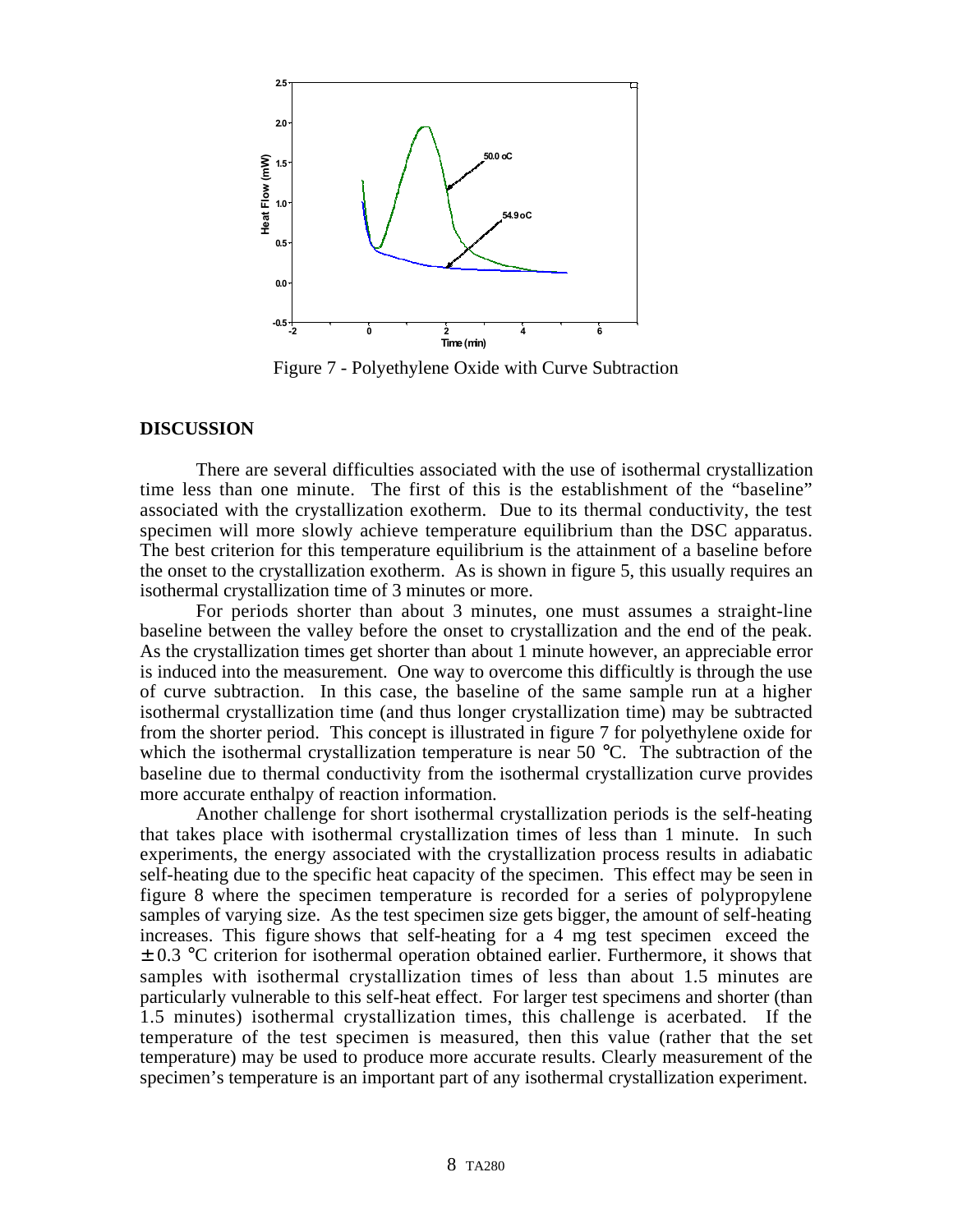

## **CONCLUSIONS**

It is demonstrated that the Q Series DSC apparatus from TA Instruments, equipped with the Liquid Nitrogen Cooling System (LNCS) produces reliable and accurate isothermal crystallization data, including kinetic parameters on the most difficult of test specimen, polypropylene. This ability is achieved through the combination of a highly efficient and closely coupled cooling system, individual segment heat tuning for each method segment and the availability of ASTM standard kinetic methods for evaluation of the resultant kinetic information. Moreover, the ability of the Q Series DSC to measure and record specimen temperature provides an unambiguous measurement of the primary independent parameter, temperature. This combination makes the Q Series DSC's coupled with the LNCS, to be the preferred tool for isothermal crystallization and other time-to-event experiments.

## **REFERENCES**

- 1. R. L. Blaine and S. M. Marcus, "Bias in Isothermal Time-to-Event Studies Due to Approach to Test Temperature", *Journal of Thermal Analysis*, **1997**, 49, pp. 1485- 1492.
- 2. "Oxidation Induction Time of Polyolefins by Differential Scanning Calorimetry", American Society for Testing and Materials, West Conshohocken, PA.
- 3. "Arrhenius Kinetic Constants for Thermally Unstable Materials", American Society for Testing and Materials, West Conshohocken, PA.
- 4. G. Dugan, Hercules Research, *Personal Communications*.
- 5. "Kinetic Parameters by Differential Scanning Calorimetry Using Isothermal Methods"*,* American Society for Testing and Materials, West Conshohocken, PA..
- 6. J. Sestak and G. Berggren, " Study of the Kinetics of the Mechanism of Solid-State Reactions at Increasing Temperatures", *Thermochimica Acta*, **1971**, 3, pp. 1- 12.
- 7. V. M. Gorbatchev, "Some Aspects of Sestak's Generalized Kinetic Equation in Thermal Analysis", *Journal of Thermal Analysis*, **1980**, 18, pp. 193-197.